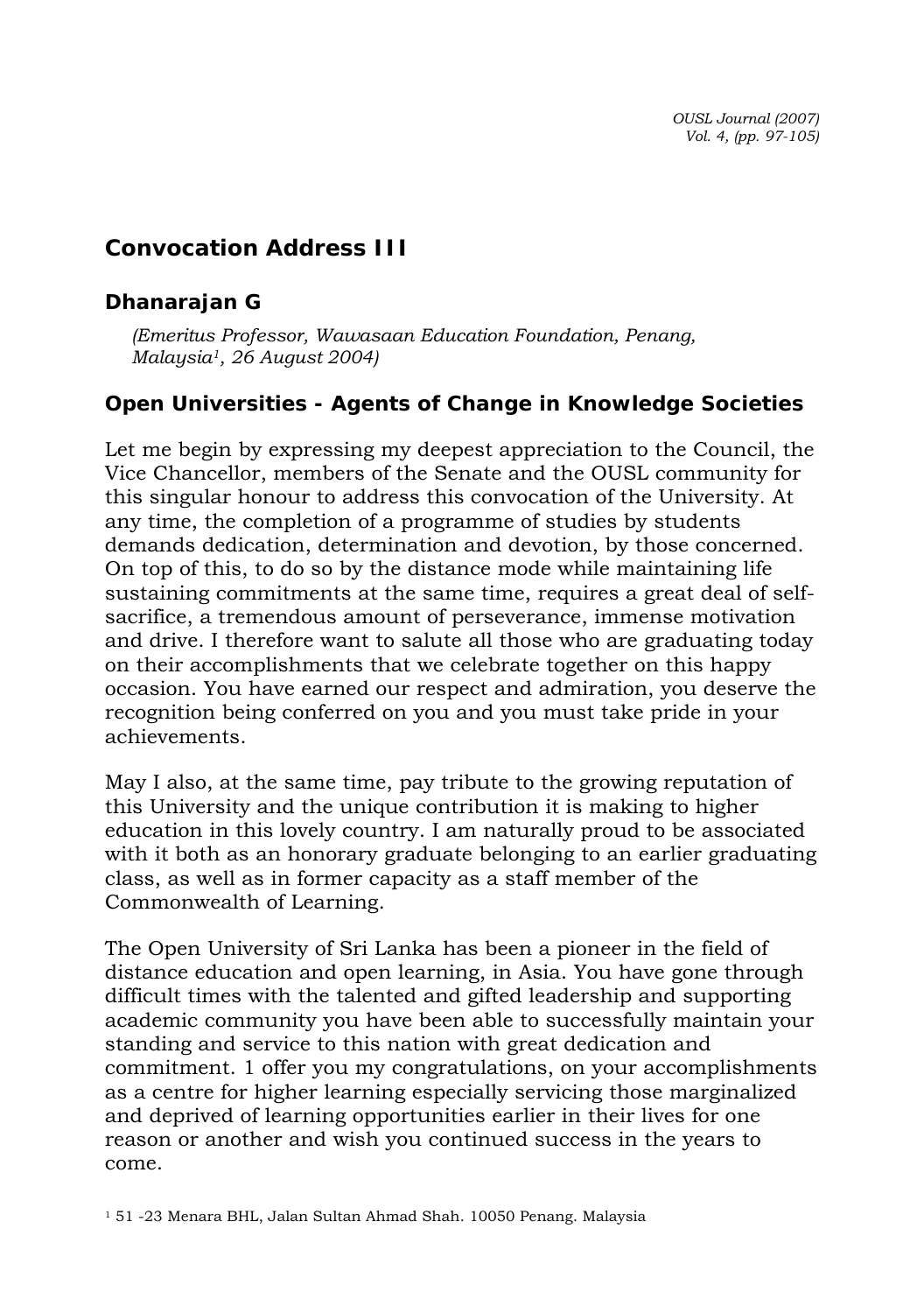I have always argued as many others before me, that education is a prerequisite not only for personal fulfillment but also for peace and harmony in the world. Education leads to a broadening of human understanding which should, in turn, contribute to greater tolerance, wider compassion, and an enhanced quality of life for mankind as well as the creation, development and application of knowledge in our societies; today, it is one of the major factors in economic development and is increasingly at the core of a country's competitive advantage in the global economy. But if you look around, you like me, will conclude that this does not seem to have happened, in many countries of the world. Why not? Indeed, while science and technology has produced tools and systems to improve agricultural productivity and modern medical research has brought improvements to and in public health, more people continue to suffer and die of under nourishment, ill health, agricultural systems are still vulnerable to vagaries of climatic and biological threats and some two billion people earn around or less than a dollar a day. One reason for the failure of big education to change our lives could be that it is available to far fewer people than it should. The limited access to education especially higher education has widened not narrowed the gaps in the quality of life between individuals as well as between nations. The unlucky, many of whom, have had no access to relevant and life-improving education always outnumbered the few who had benefited from learning. Higher education must be massified but massifying it to reach the many has been and continues to be wrought with tensions of one kind or another.

It is about tensions confronting educational providers that I wish to share some thoughts with you. These tensions are especially strong in the sector of education dealing with that we commonly refer to as Life long, Flexible and Continuing Education. These tensions are significantly the result of competing expectations of consumers of education, providers of education and governments which possess or demand a role but fail to understand or provide for the service. I am alluding to Education in communities such as yours where life long learning is becoming a necessity, as you strive for a richer, healthier and peaceful Sri Lanka.

Many of you, I am sure, follow international discussions and debate on Learning in a Globalised and Knowledge based societies. Whether these debates take place in academic conferences, business leaders meetings or Ministerial and international and intergovernmental gatherings four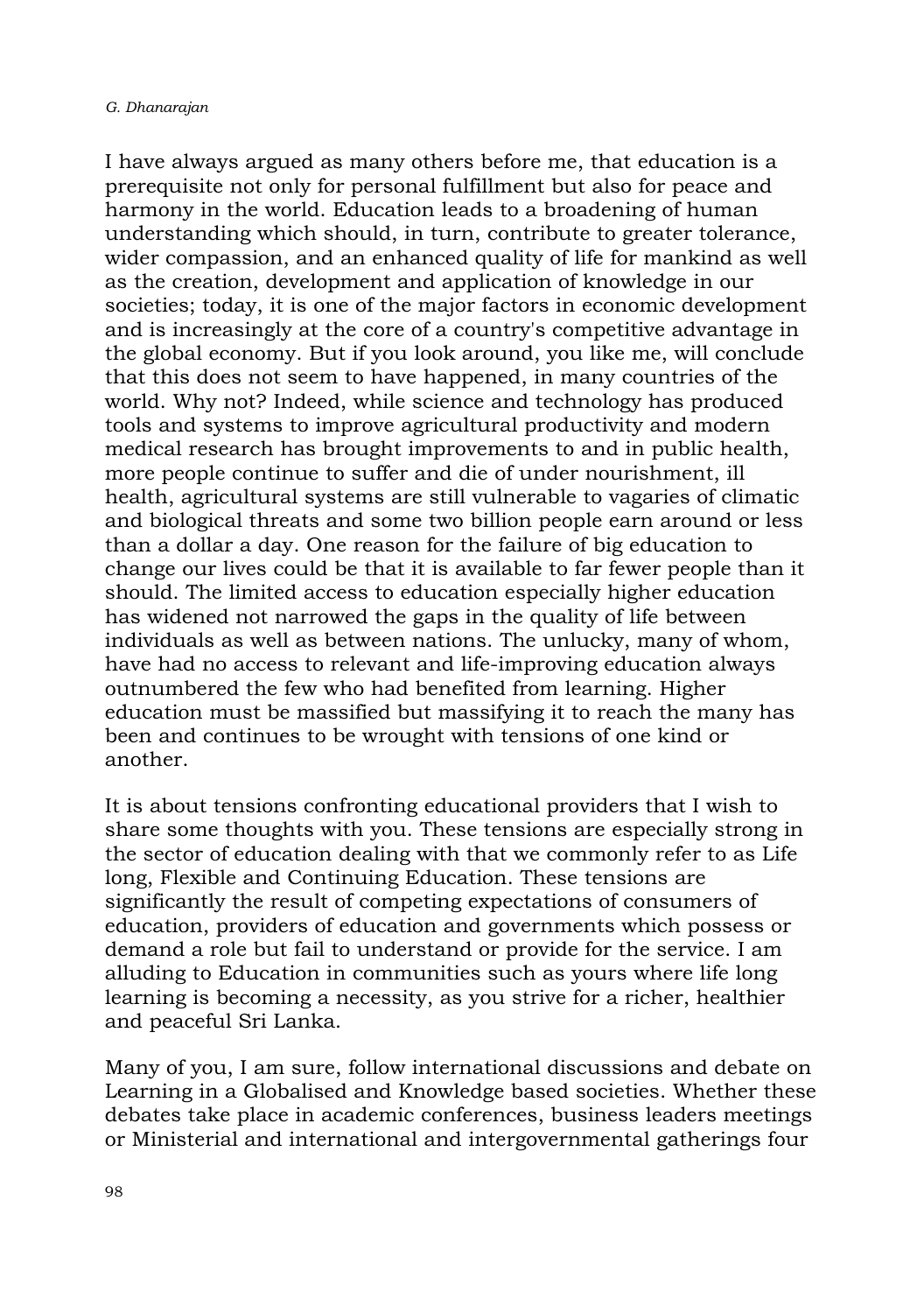ideas emerge as many times as the meetings themselves. These often are:

- A desire to create learning societies, by nation states, amongst their people, in order for them to be effective participants in a global village where economic production is increasingly dependent on the knowledge of their workforce.
- Life long learning to be an integral part of a nation's educational provision
- Educational curriculum to not only focus on mastery of content but also in processing, adapting, applying knowledge but more importantly creating new knowledge
- Education to instill fundamental values of indigenous societies and their traditions.

These are very high expectations and resonate well with the declarations that came out of UNESCO's World Conference on Higher Education for the 1st century. In it, UNESCO urged its member states to "establish, where appropriate the legislative political and financial framework for the reform and further development of higher education, in keeping with the terms of the Universal Declaration of Human Rights which establishes that … no one can be excluded from higher education or its study fields … on grounds of race, gender, language, religion, or age or because of any economic or social distinctions or physical disabilities". The same document went even further to urge institutions of member states to "... include life long learning approaches, giving learners an optimal range of choice and a flexibility of entry and exit points within the system, and redefine their role accordingly, which implies the development of open and continuous access to higher learning …". Very few countries have created legislative environments to support this accord, despite the overwhelming support it received when mooted, except one that I know. In the Republic of Ireland, the Chair of the Higher Education Authority declared in 1999 "Policies for equality are amongst the most important policies of a university. Education is one of the most effective instruments available for addressing inequality and … Higher education has a key role". In demanding this, he was also resonating that country's Equal Status Act which makes it the responsibility of an educational establishment "not to discriminate in relation to neither the admission or the terms or conditions of admission of a person as a student to the establishment, nor the access of a student to any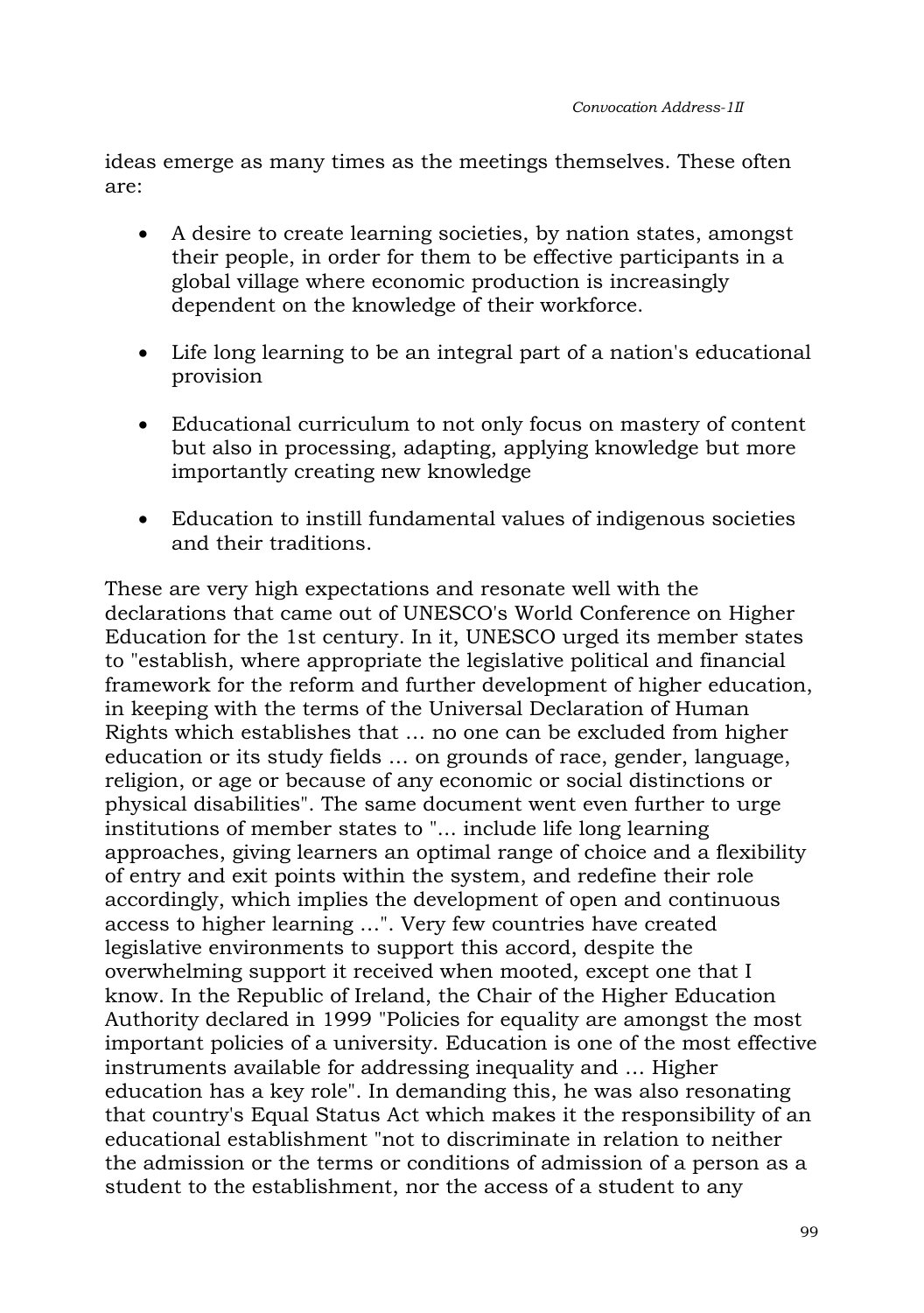course, facility or benefit provided by the establishment." While the Irish stand on the access issue is both laudable and welcome it is not as widespread as one would like it to be. Would it not be nice if Sri Lanka, with its achievement of universal literacy, so long ago, can lead the way in S. Asia?

Education, globally, has been slow in its movement towards providing greater access and flexibility, restructuring itself to operate diverse delivery mechanisms and respond to a variety of learning styles. This is evidenced by the fact that even today there are some 135 million children who do not have access to schools, most teenagers around the world have no more than basic education [because there aren't many opportunities for picking up learning after dropping off formal school], participation in post secondary education is available to less than 80 million young people across the world against a population base nearing half a billion [governments do not posses the necessary resources] and a large proportion of working adults who are illiterate, have little access to basic education and those who are lucky enough to experience basic, secondary and even post secondary education have almost no means of receiving continuing professional education or training [institutions shy away from innovations to their basic culture]. Despite this lack of opportunities and accommodation, the number of individuals coming out of school and aspiring to undertake postsecondary education continues to grow - there are more than one billion youths attending school today (less than 300 million 50 years ago). Many of them will continue look to and put pressure on, our institutions of higher education to provide them with advanced learning to live, work, compete in and contribute to their knowledge and/or learning societies. On the basis of present trends and growth less than a small proportion may get a chance to participate in this learning by the first quarter of this century. The others may have to seek employment for a living and at the same time seek learning opportunities to learn while earning. Many observers expect a more globalised world will increase and not decrease the demand for education, worldwide. There is sufficient empirical evidence to claim that the gap in the economic fortunes of those with and others without post secondary education is significantly large strengthening the belief that if a person wishes to be economically and socially successful an undergraduate degree is but a starting point. Extra mural and continuing education facilities of our universities have to confront this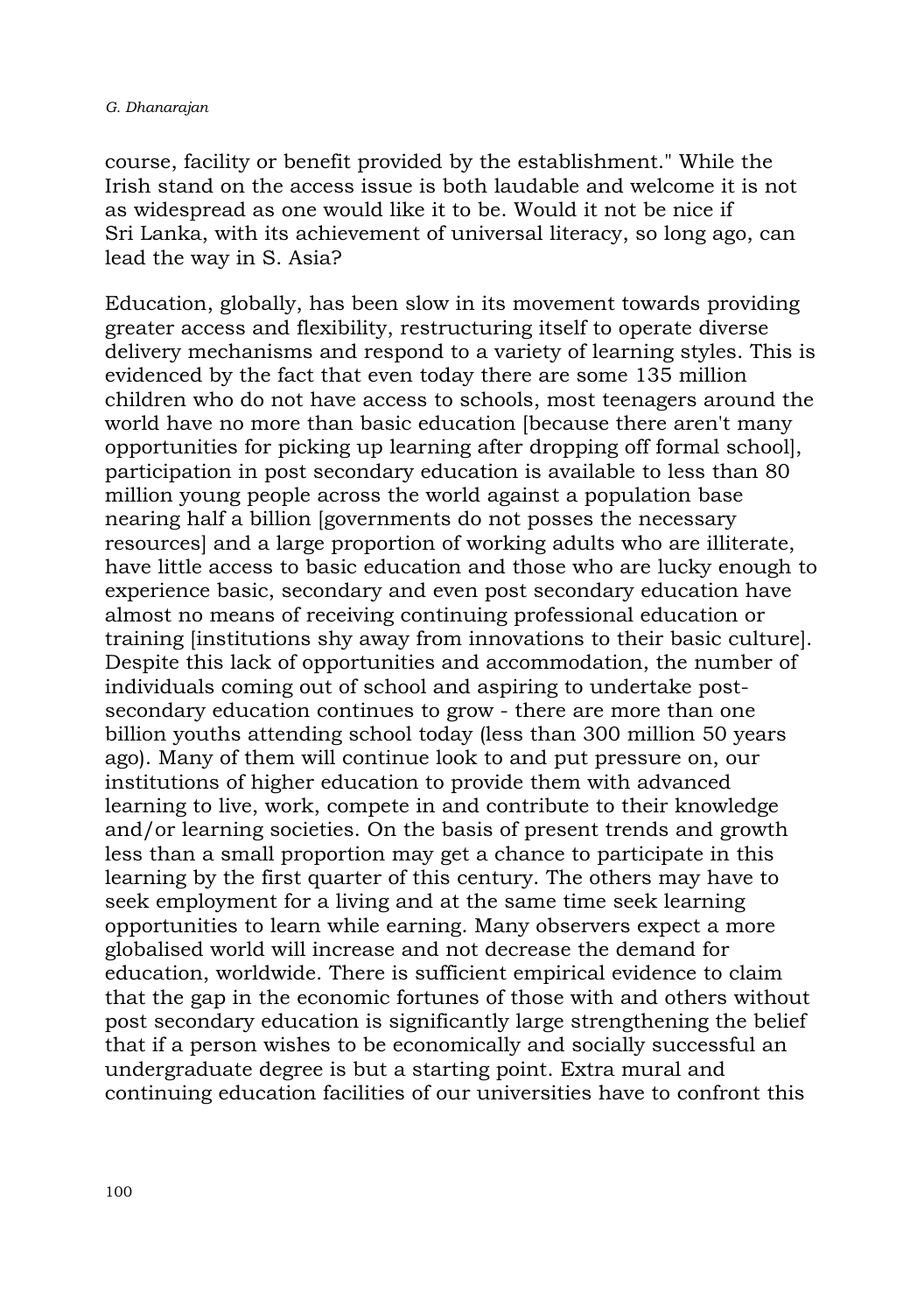challenge, because many in the work place may want to improve themselves.

It is in this environment of tremendous disparities and increasing demands at all levels of the educational sector that we need to examine the role of the Higher Education generally and life long, continuing and flexible education particularly and how they relate to each other within and out of their communities and countries. In doing so we may have to remind ourselves of four factors. They are:

- 1. First, the last ten years have witnessed the amazing transformation of social and economic lives with the arrival of new technologies. This has created a new interdependence between knowledge and economy activity. The rapid rate of change in the technology makes the obsolescence of knowledge faster than ever before. Between two and three years is now said to be the half-life of knowledge. This leads to fears that investment into research and development will not bring the anticipated dividend unless the investment is also made into the retraining of the workforce. The implication for continuing education and training within the workforce, therefore, becomes obvious. Furthermore, enterprises based on information technology are becoming typically smaller and, at the same time, expecting a very high degree of problem-solving and decisionmaking skills from employees. All of this requires continuous learning. Such enterprises are proving themselves highly capable of quickly transforming themselves to changing circumstances, thereby responding to market opportunities and threats. Another factor in these equations is the uncertainty of job security for the employee. At any moment a person can be out of a job; an unbroken career in the same establishment is a thing of the past. More than ever before, individual workers are under pressure to take their own initiative to maintain employability by adding to their knowledge, expertise and skill. The implications for continuing and lifelong education and training are therefore becoming obvious.
- 2. The second change is a clearer understanding of the global nature of economic competitiveness. Businesses and governments are asking themselves what they must do to achieve and maintain competitive advantage over their rivals. In this fight for survival one aspect that impacts on education and training is the nature of the workforce. There is generally a decline in the number of new entrants (with current knowledge and skills) into a workforce. This simply means that in order to maintain high levels of productivity as well as participation in the new knowledge-based work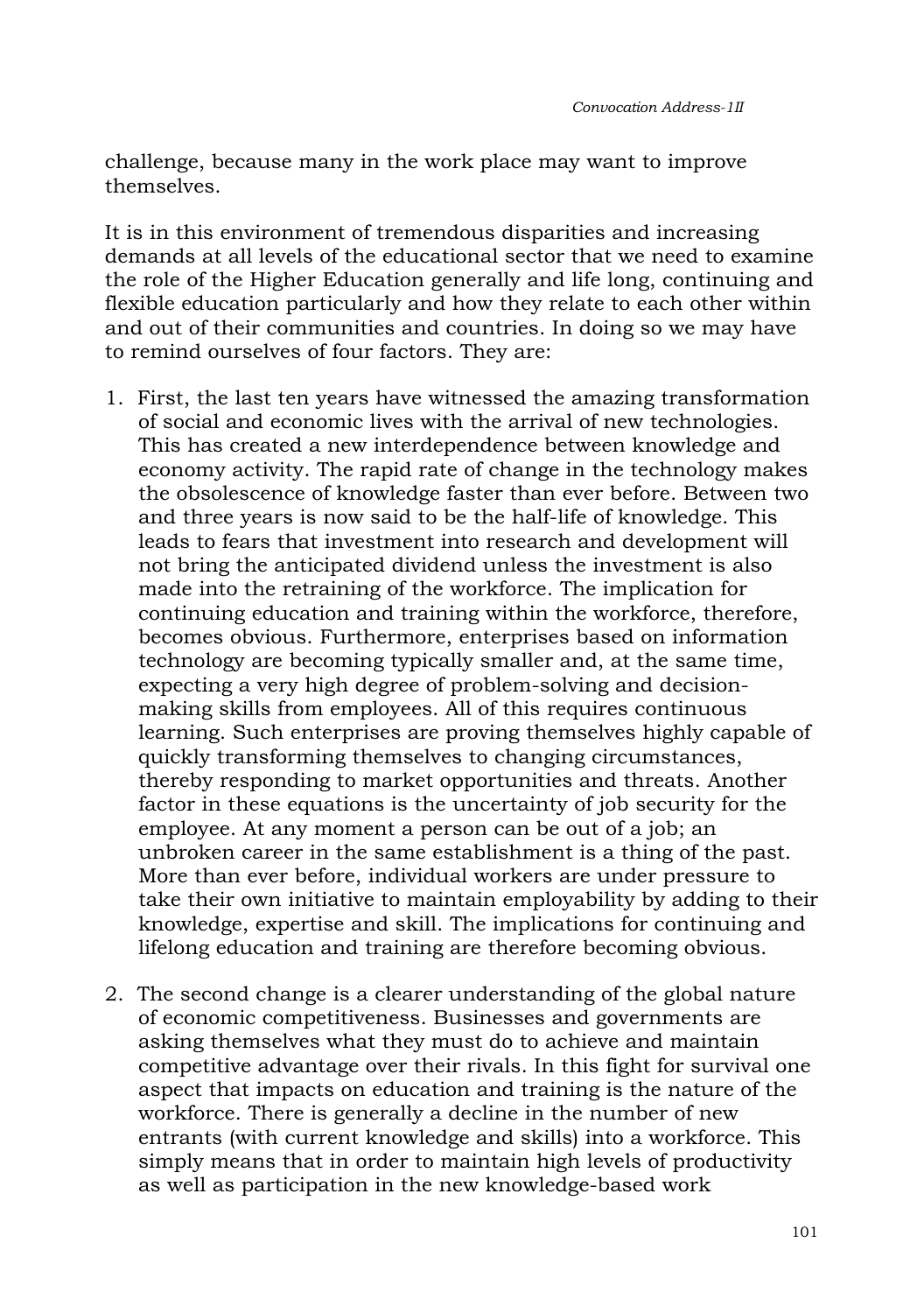environments, those already in the workforce must be retrained and re-skilled.

- 3. The third of these changes is ideological. Economic liberalism is being confirmed as a guiding light for government policies seeking economic development. In the rich countries it is challenging the way the state should make public services available to its citizens, and in the poorer countries the international financial institutions (IFI's) are ensuring the mantra is accepted before development assistance or loans are dispersed. As a consequence, education systems are being deregulated and educational institutions are being cast in the role of competitors for market share. Governments are telling educators that education is important and that more is needed, but not more of the same. New funding regimes are then introduced and new forms of accountability whose aim is to steer educational institutions towards greater efficiency are instituted. These have the immediate effect of changing the relationship between providers and users of the service. It also has the effect of changing the profile of the user as competition has a habit of chasing after new markets and therefore creating new products. From being a service available to only those in the 6 to 24 age cohort, it now becomes a service catering to the needs of lifelong learners and others outside of mainstream.
- 4. The last of these is the universal recognition that the best strategy to break the cycle of poverty and misery starts with education. Farmers with basic education are more productive than those with none; mothers with some education bring up healthier families than those without; workers with literacy and numeracy skills attract better wages than those without. The pressure on nations to enhance access to all levels of education arising out of these realisations has been on the increase over the last ten years and more.

All these means an unprecedented demand for and growth in the higher education, sector not only to serve the needs of those coming out of school between the 18 and 24 years age groups, but also those who will continue to return to study to keep up with changes in the work place. The World Bank estimates a growth rate of 8% in the lowincome countries against a 4.5% rate for the higher income groups. Various other estimates seem to indicate that by the first quarter of the next century, there may be as many as 150 million individuals seeking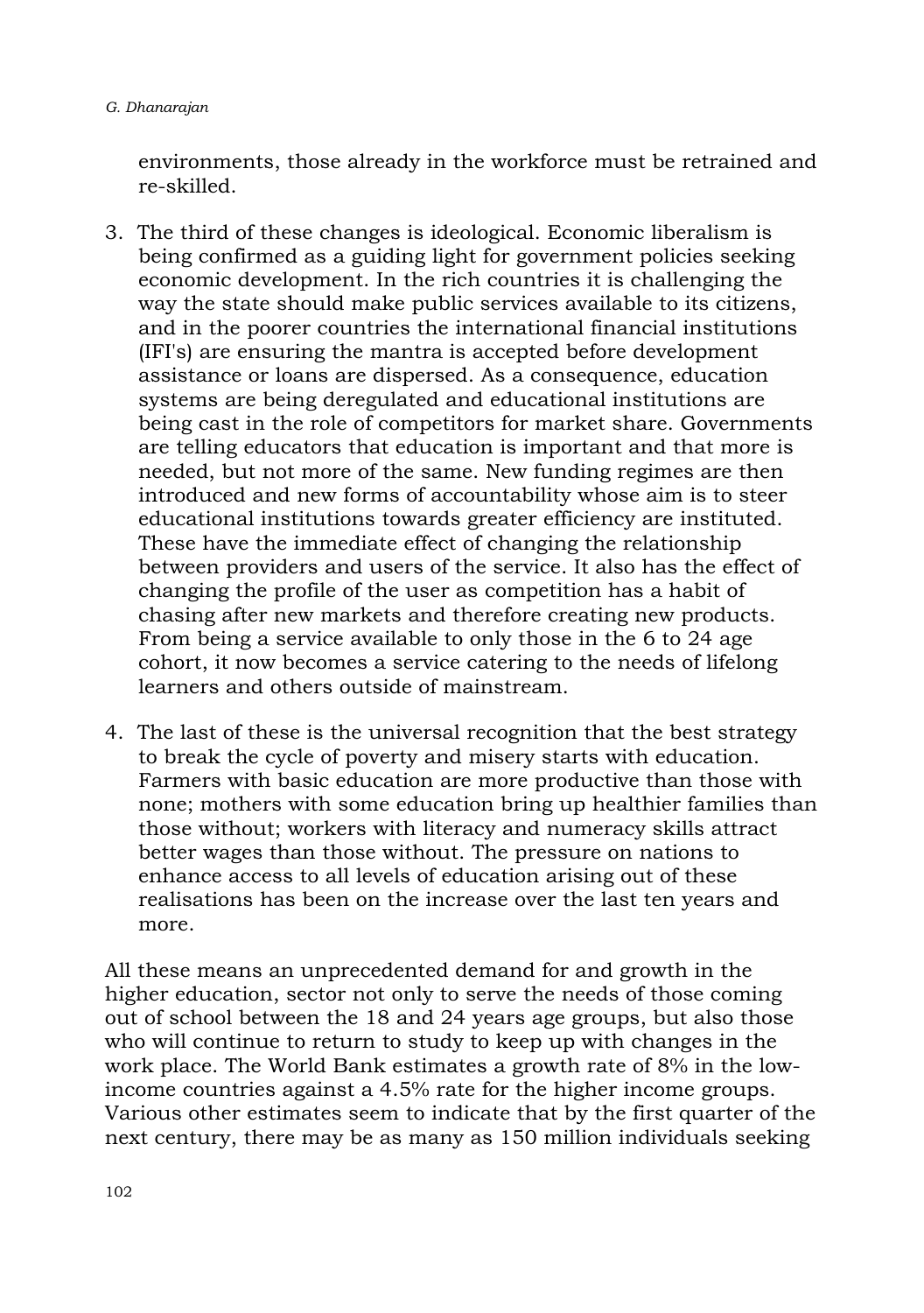post-secondary education in colleges, polytechnics and universities, by the year 2020. Most of the demand will come from the present lowincome countries as well as from other non-traditional sources. The regions where the demand will be most dramatic will be the same ones where the fiscal, physical and human infrastructure needed to meet the demand will be least developed. As many of you already know, closely at home, here in Sri Lanka, a recent study by the Asian Development Bank seems to indicate that the gap between demand for higher education and the supply of it is not shrinking but expanding in a very significant way. Alternate ways of bringing education to these marginalized communities have to be found both in Sri Lanka as well as many other countries around the world.

This is not going to be easy especially in economic terms. In 1994, it was estimated [perhaps not very accurately] less than 50 million individuals were served by between 16 and 20,000 post-secondary institutions at an annual cost of some US\$1,200 billion. In 2004 some 80 million individuals are participating in higher education. According to one very wild estimate by Merrill Lynch, the total dollar value of education not just higher but all sectors of education is around USD 2 trillion, currently. We know from world experience that higher education generally consumes a major portion of any nation's education budget. Under such circumstances, it is very unlikely that public expenditure will rise proportionately with increase demands. Private participation including for-profit ventures is most likely to play a key role [if it is not already doing so] and the pressure to bring in private capital will intensify and with it the opening of the educational services market to global competition.

Until very recently education has generally been absent from debates regarding globalisation. DOHA despite its failure, managed to insert services in education on to the debate. UNESCO, which for a long time advocated against the commercialization of educational services now seems to be going through a change of heart - recent pronouncements by their senior managers seem to indicate that "commercialization was OK but not commoditization" [I am still trying to figure out the difference between the two].

The commercialization or commoditization of higher education raises a number of issues, not necessarily related to only the modes of service and delivery mechanisms but also at the national level the tolerable levels of the mix between private and public participation, the aims of the education sector in a nation's well being and the capacity of governments to provide educational services on a life long basis.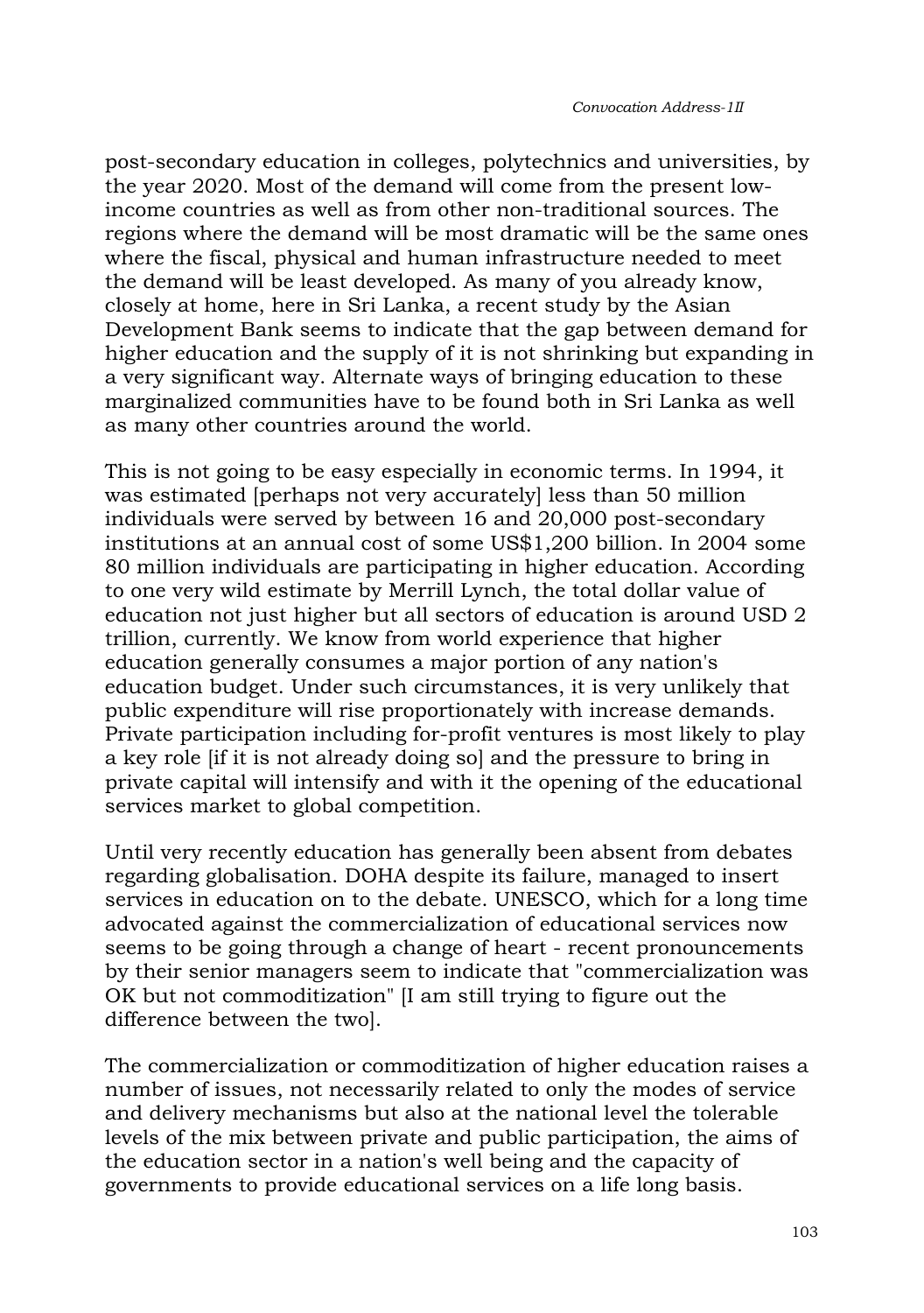While the availability of indigenous private capital to underwrite education in the well to do OECD countries is plentiful, in most developing economies the capital has to be sourced outside. Aided by the communication technologies and cheaper costs universities of the western world have been increasing their physical presence through branch campuses, twinning arrangements, remote delivery and franchising in many parts of the world. You in Sri Lanka are already familiar with some of these types of ventures. These arrangements clearly are a break from the traditional identities of universities. Most often off shore arrangements stress vocational training and business development models over the traditional research-driven models. There is also constant fear in the academic community of releasing the monstrosity of "diploma mills" because of the narrow focus of these ventures, exchanging money for credentials seldom backed by quality instruction. There are other concerns as well including:

- the erosion of national or regulatory framework
- uncertainty over the recognition of academic credits and qualifications
- mismatch between curriculum and learner needs
- high cost of tuition creating a perception of two classes of students - those who are rich and can afford an off shore qualification and those who are not rich and suffer poorer quality indigenous supply
- erosion of standards and quality of learning support.

 We are living through a time of changing expectations. Full fee paying students expect customer care interest and to be a priority in their institution's planning previously, institutions of education imposed requirements that their students were obliged to accept. Now, in a new order schools and colleges must respond to the differing expectations of more diverse student bodies, especially after primary education. From acting as the central determinant of their students' lives, institutions are now expected to adapt to the fact that many of their students expect them to fit around their lives.

Post-secondary education, in particular, is under enormous pressure to meet the needs of a diversity of learners, their learning context and